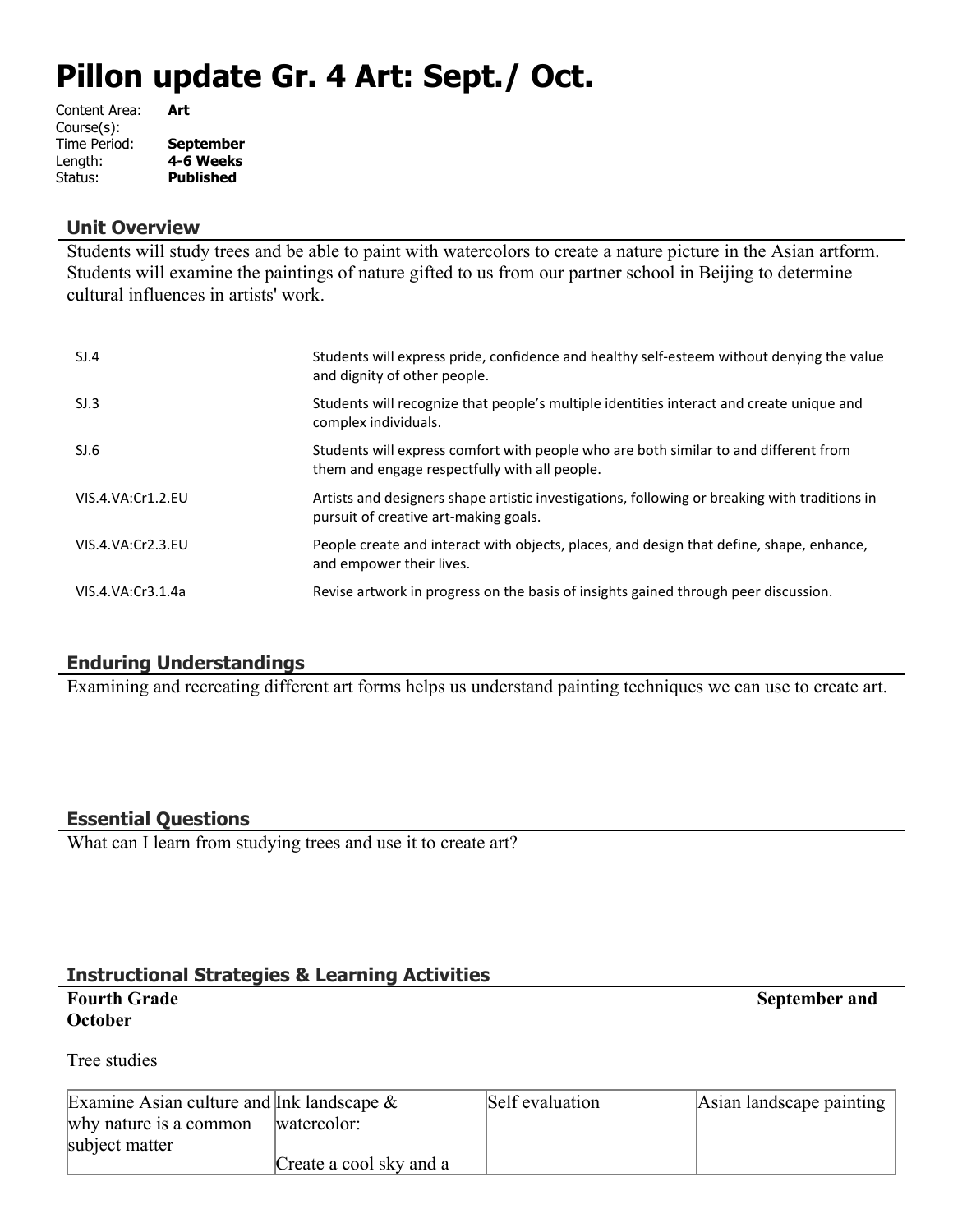| Use contrast and color to<br>create mood                                                     | warm sky using wet on wet<br>watercolor techniques                                                                                  |  |
|----------------------------------------------------------------------------------------------|-------------------------------------------------------------------------------------------------------------------------------------|--|
| Experiment with<br>watercolor and ink painting<br>techniques<br>Create balance in a          | Use black ink to create<br>silhouettes of trees<br>Tape resist, watercolor and<br>watercolor pencils create<br>birch tree landscape |  |
| landscape<br>Examine and practice the<br>drawing and painting of a<br>tree silhouette        |                                                                                                                                     |  |
| Add to study of trees<br>examining textures (change<br>of lights direction to see<br>detail) |                                                                                                                                     |  |
| Experiment with the<br>technique of tape resist,<br>guache and watercolor<br>pencils         |                                                                                                                                     |  |

#### **Integration of Career Readiness, Life Literacies and Key Skills**

Students will explore the career as an artist through the lense of the Asian culture.

| TECH.9.4.5.CT.4  | Apply critical thinking and problem-solving strategies to different types of problems such<br>as personal, academic, community and global (e.g., 6.1.5. Civics CM.3). |
|------------------|-----------------------------------------------------------------------------------------------------------------------------------------------------------------------|
| TECH.9.4.5.GCA.1 | Analyze how culture shapes individual and community perspectives and points of view<br>(e.g., 1.1.5.C2a, RL.5.9, 6.1.5. History CC.8).                                |
|                  | Curiosity and a willingness to try new ideas (intellectual risk-taking) contributes to the                                                                            |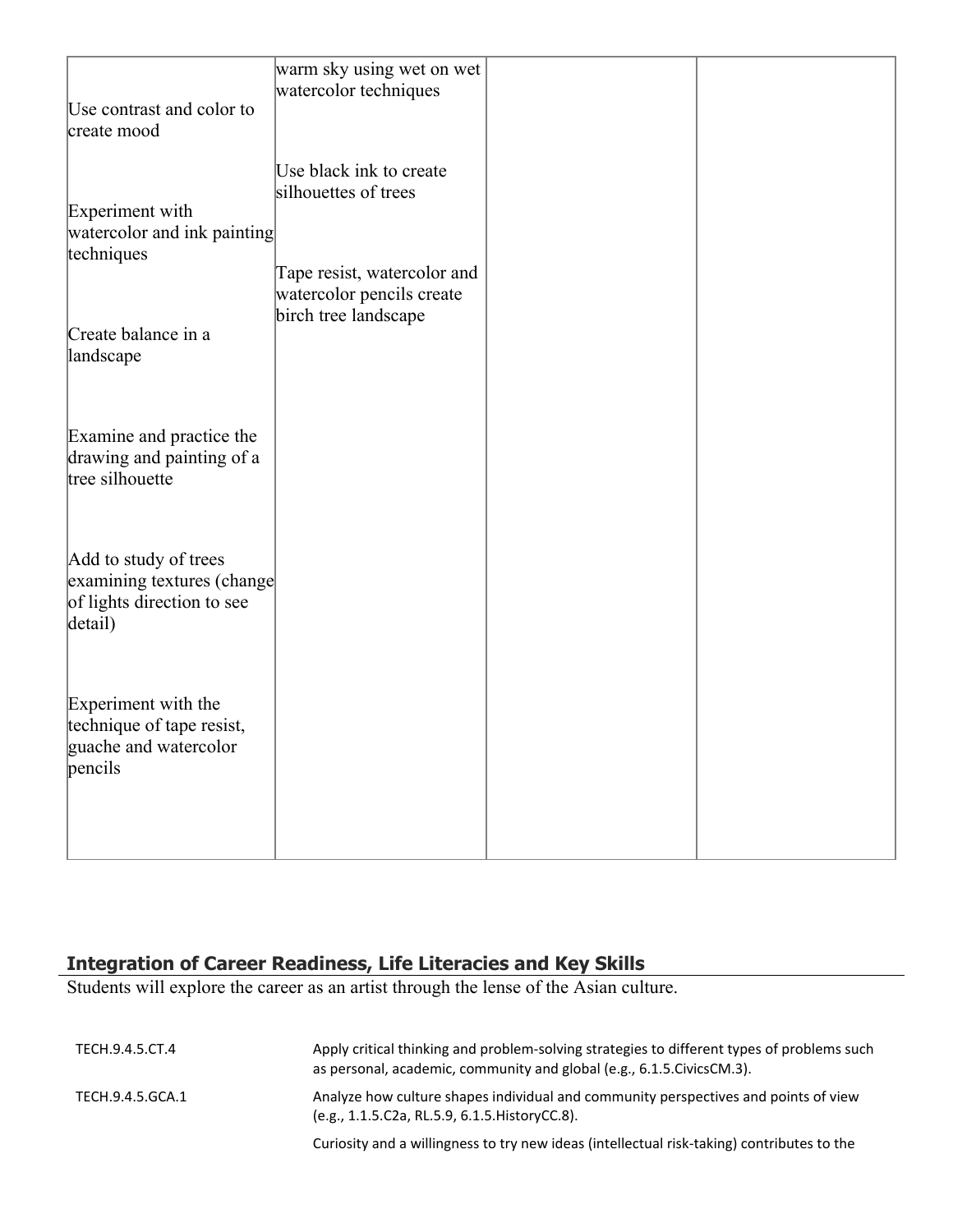|                       | development of creativity and innovation skills.                                                                                   |
|-----------------------|------------------------------------------------------------------------------------------------------------------------------------|
| <b>WRK.9.2.5.CAP</b>  | Career Awareness and Planning                                                                                                      |
| TECH.9.4.5.TL.4       | Compare and contrast artifacts produced individually to those developed collaboratively<br>(e.g., 1.5.5.CR3a).                     |
|                       | The ability to solve problems effectively begins with gathering data, seeking resources,<br>and applying critical thinking skills. |
| WRK.9.2.5.CAP.1       | Evaluate personal likes and dislikes and identify careers that might be suited to personal<br>likes.                               |
| WRK.9.2.5.CAP.2       | Identify how you might like to earn an income.                                                                                     |
| TECH.9.4.5.DC.6       | Compare and contrast how digital tools have changed social interactions (e.g., 8.1.5.IC.1).                                        |
| WRK.9.2.5.CAP.3       | Identify qualifications needed to pursue traditional and non-traditional careers and<br>occupations.                               |
|                       | Culture and geography can shape an individual's experiences and perspectives.                                                      |
| <b>TECH.9.4.5.GCA</b> | <b>Global and Cultural Awareness</b>                                                                                               |
|                       | Collaboration with individuals with diverse perspectives can result in new ways of thinking<br>and/or innovative solutions.        |
| TECH.9.4.5.TL.5       | Collaborate digitally to produce an artifact (e.g., 1.2.5CR1d).                                                                    |
| <b>TECH.9.4.5.CI</b>  | Creativity and Innovation                                                                                                          |
|                       |                                                                                                                                    |

#### **Technology and Design Integration**

There is no technology used in this lesson.

CS.3-5.IC Impacts of Computing

#### **Interdisciplinary Connections**

| LA.SL.3.3 | Ask and answer questions about information from a speaker, offering appropriate<br>elaboration and detail.                                                                                                               |
|-----------|--------------------------------------------------------------------------------------------------------------------------------------------------------------------------------------------------------------------------|
| LA.SL.3.6 | Speak in complete sentences when appropriate to task and situation in order to provide<br>requested detail or clarification.                                                                                             |
| LA.SL.3.1 | Engage effectively in a range of collaborative discussions (one-on-one, in groups, and<br>teacher led) with diverse partners on grade 3 topics and texts, building on others' ideas<br>and expressing their own clearly. |

#### **Differentiation**

- Understand that gifted students, just like all students, come to school to learn and be challenged.
- Pre-assess your students. Find out their areas of strength as well as those areas you may need to address before students move on.
- Consider grouping gifted students together for at least part of the school day.
- Plan for differentiation. Consider pre-assessments, extension activities, and compacting the curriculum.
- Use phrases like "You've shown you don't need more practice" or "You need more practice" instead of words like "qualify" or "eligible" when referring to extension work.
- Encourage high-ability students to take on challenges. Because they're often used to getting good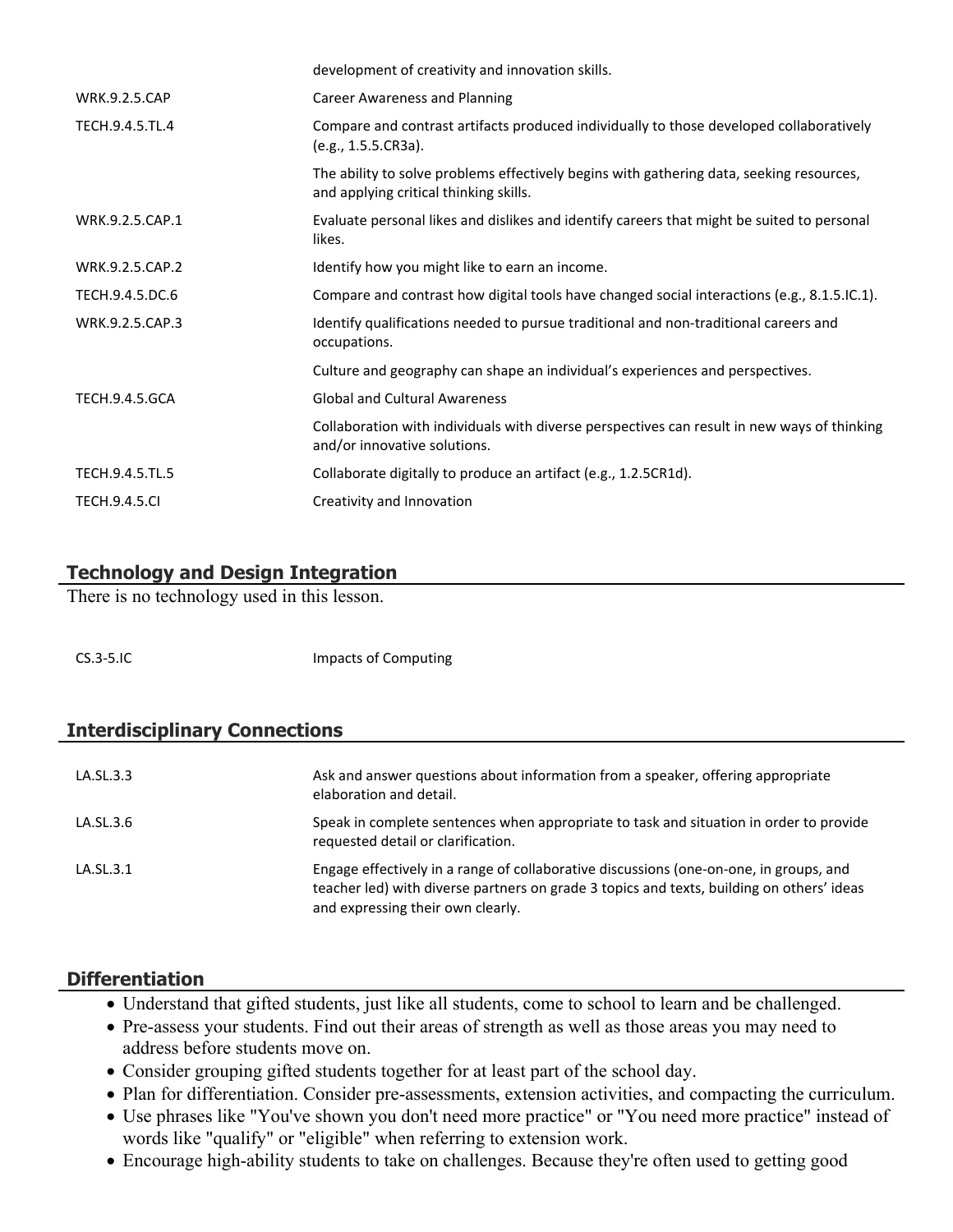grades, gifted students may be risk averse.

#### **Definitions of Differentiation Components**:

- $\circ$  Content the specific information that is to be taught in the lesson/unit/course of instruction.
- o Process how the student will acquire the content information.
- o Product how the student will demonstrate understanding of the content.
- o Learning Environment the environment where learning is taking place including physical location and/or student grouping

#### **Differentiation occurring in this unit:**

Students will be encouraged to improve and challenge their art skills as they proceed.

Simpler instructions and tasks will be assigned for struggling students

For Gifted:

Encourage students to explore concepts in depth and encourage independent studies or investigations. Use thematic instruction to connect learning across the curriculum. Encourage creative expression and thinking by allowing students to choose how to approach a problem or assignment. Expand students' time for free reading. Invite students to explore different points of view on a topic of study and compare the two. Provide learning centers where students are in charge of their learning. Brainstorm with gifted children on what types of projects they would like to explore to extend what they're learning in the classroom. Determine where students' interests lie and capitalize on their inquisitiveness. Refrain from having them complete more work in the same manner. Employ differentiated curriculum to keep interest high. Avoid drill and practice activities. Ask students' higher level questions that require students to look into causes, experiences, and facts to draw a conclusion or make connections to other areas of learning. If possible, compact curriculum to allow gifted students to move more quickly through the material. Encourage students to make transformations- use a common task or item in a different way. From http://www.bsu.edu/web/lshasky/Forms/Interventions/Gifted.pdf

#### **Modifications & Accommodations**

Individual IEP's and 504 accommodations will be utilized.

Refer to QSAC EXCEL SMALL SPED ACCOMMOCATIONS spreadsheet in this discipline.

#### **Modifications and Accommodations used in this unit:**

#### **Benchmark Assessments**

**Benchmark Assessments** are given periodically (e.g., at the end of every quarter or as frequently as once per month) throughout a school year to establish baseline achievement data and measure progress toward a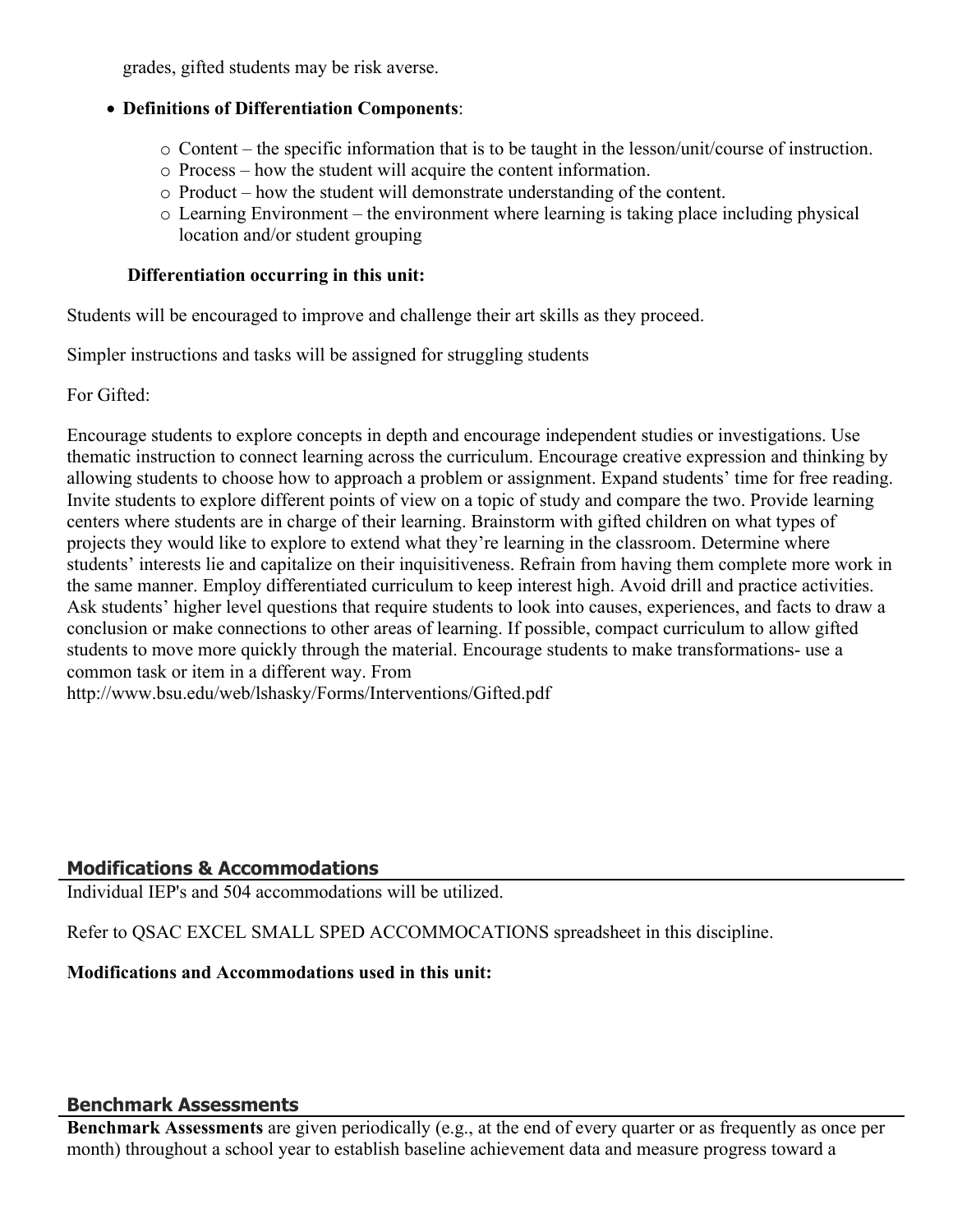standard or set of academic standards and goals.

#### **Schoolwide Benchmark assessments:**

Aimsweb benchmarks 3X a year

Linkit Benchmarks 3X a year

DRA

#### **Additional Benchmarks used in this unit:**

Teacher observation for growth.

#### **Formative Assessments**

Assessment allows both instructor and student to monitor progress towards achieving learning objectives, and can be approached in a variety of ways. **Formative assessment** refers to tools that identify misconceptions, struggles, and learning gaps along the way and assess how to close those gaps. It includes effective tools for helping to shape learning, and can even bolster students' abilities to take ownership of their learning when they understand that the goal is to improve learning, not apply final marks (Trumbull and Lash, 2013). It can include students assessing themselves, peers, or even the instructor, through writing, quizzes, conversation, and more. In short, formative assessment occurs throughout a class or course, and seeks to improve student achievement of learning objectives through approaches that can support specific student needs (Theal and Franklin, 2010, p. 151).

#### **Formative Assessments used in this unit:**

Teacher observations during the process

Discussion

#### **Summative Assessments**

**summative assessments** evaluate student learning, knowledge, proficiency, or success at the conclusion of an instructional period, like a unit, course, or program. Summative assessments are almost always formally graded and often heavily weighted (though they do not need to be). Summative assessment can be used to great effect in conjunction and alignment with formative assessment, and instructors can consider a variety of ways to combine these approaches.

#### **Summative assessments for this unit:**